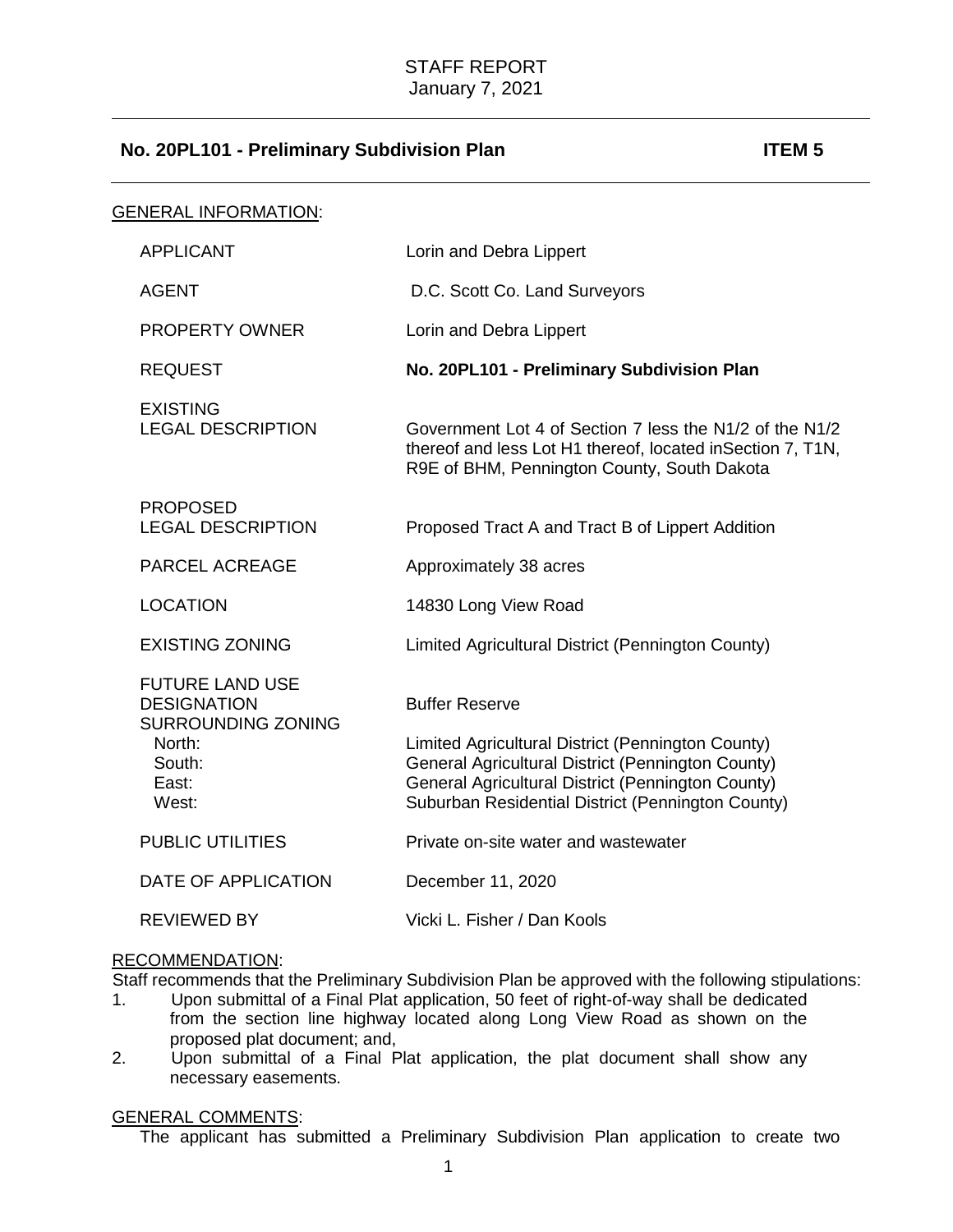# **No. 20PL101 - Preliminary Subdivision Plan ITEM 5**

residential lots. The lots will be sized 10 acres and 17.39 acres, respectively and are to be known as Tracts A and B of Lippert Addition.

The property is located in the northeast corner of the intersection of Radar Hill Road and Long View Road. The property is outside of the City limits of Rapid City but within the City's three mile platting jurisdiction. Currently, a single-family residence, barn and two sheds are located on proposed Tract B. Tract A is void of any structural development.

A Preliminary Subdivision Plan is a tentative plan of a proposed subdivision requiring the installation of public improvements. Approval of a Preliminary Subdivision Plan by the City Council is required before an applicant can proceed with Development Engineering Plans and a Final Plat application for all or part of the area within the Preliminary Subdivision Plan application.

### STAFF REVIEW:

Staff has reviewed the Preliminary Subdivision Plan and has noted the following considerations:

Zoning: The property is zoned Limited Agriculture District by Pennington County. The Limited Agriculture District requires a minimum lot size of 10 acres. The proposed lots meet the minimum lot size requirement. The existing development on proposed Tract B is a permitted use within the Limited Agriculture District. Any future use of Tract A will require that a building permit be obtained from the Pennington County Planning Department. The Pennington County Highway Department has also noted that an Approach Permit must be secured with their office for any future access to proposed Tract A.

The City's Future Land Use Plan identifies the appropriate use of the property as Buffer Reserve, which allows existing land uses to remain and encourages future redevelopment of the area to create a buffer from major public facilities, which in this case is the Rapid City Regional Airport. The proposed plat is in compliance with the City's Comprehensive Plan.

- Radar Hill Road: Radar Hill Road is located along the west lot line of the property and is identified as a principal arterial street on the City' Major Street Plan requiring the street be located in a minimum right-of-way width of 100 feet and constructed with a minimum pavement width of 36 feet, curb, gutter, sidewalk, street light conduit, water and sewer. Currently, Radar hill Road is located in a 100-foot wide right-of-way and constructed with an approximate 34-foot wide paved surface and City water. The Pennington County Highway Department has noted that they are not requiring any street improvements as a part of this plat. As such, an administrative Exception has been granted to waive the requirement to improve the street to meet City street design standards.
- Long View Road: Long View Road is located along the south lot line of the property and is classified as a minor arterial street on the City's Major Street Plan requiring that the street be located in a minimum right-of-way width of 100 feet and constructed with a minimum pavement width of 36 feet, curb, gutter, sidewalk, street light conduit, water and sewer. Currently, Long View Road is located in a 66-foot wide section line highway and constructed with an approximate 20-foot wide paved surface and City water. The proposed plat identifies dedicating the north 33 feet of section line highway and an additional 17 feet of right-of-way